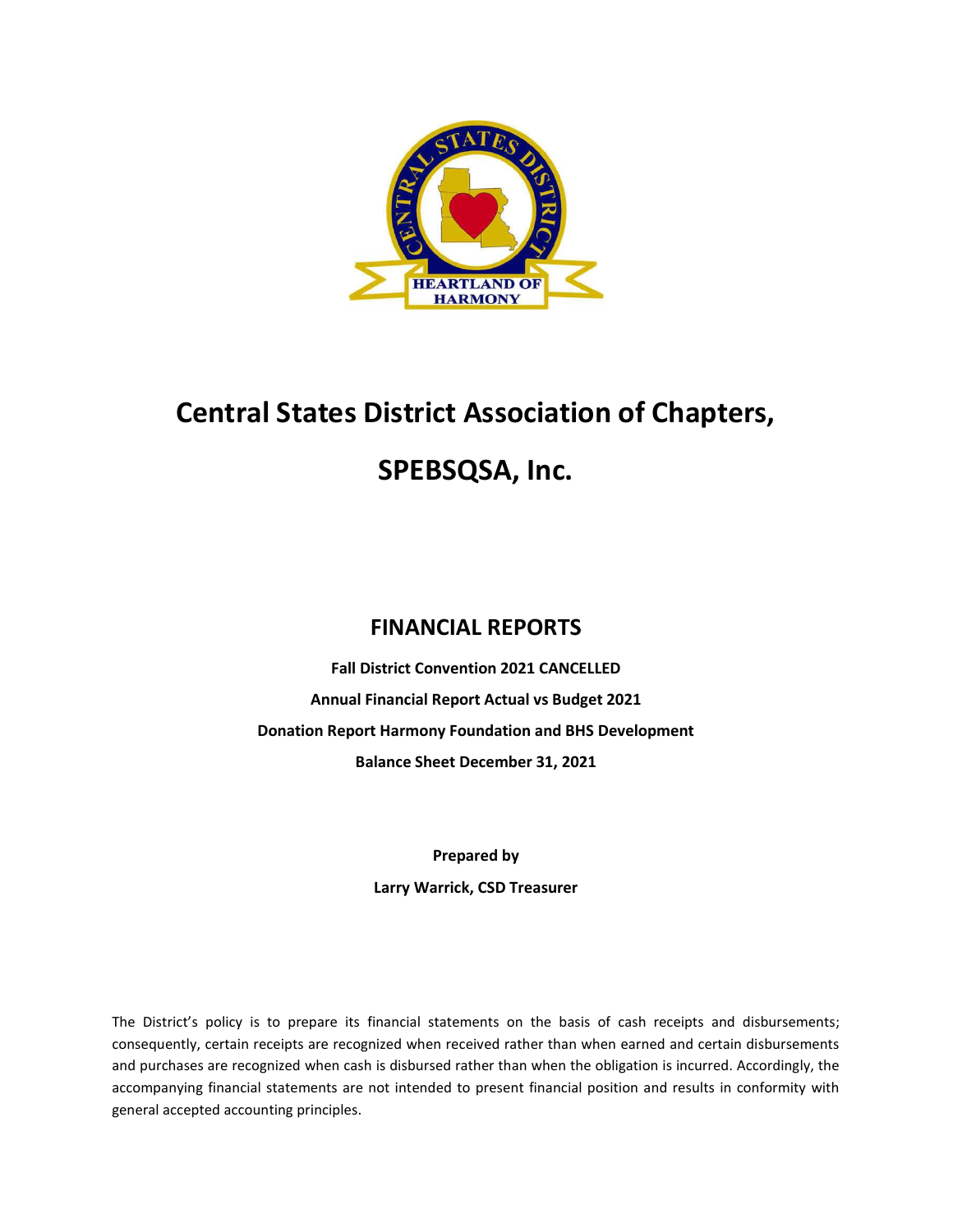## 11:08 AM Central States District, SPEBSQSA, Inc.

#### 03/03/22 **Annual vs. Budget**

Cash Basis January 1 through December 31, 2021

|                                                              | Jan - Dec 21     | <b>Budget</b>      |
|--------------------------------------------------------------|------------------|--------------------|
| Ordinary Income/Expense                                      |                  |                    |
| Income                                                       |                  |                    |
| 5210 District Dues (less 4%)                                 | 19,117.65        | 26,179.20          |
| 5310 Interest Income                                         | 135.50           | 75.00<br>10.00     |
| 5311 Interest Income Endow Fund                              | 0.00             |                    |
| 5450 Advertising Revenue<br>5490 Miscellaneous Revenue       | 0.00<br>829.57   | 250.00             |
| 5800 Special Events Revenue                                  |                  |                    |
| 5810 Non-gift revenue                                        |                  |                    |
| <b>District Convention</b>                                   | 0.00             | 0.00               |
| <b>HEP School registrations</b>                              | 0.00             | 3,000.00           |
| Int'l Prelim. Contest                                        | 0.00             | 20,000.00          |
| <b>Leadership Academy Fees</b>                               | 0.00             | 2,000.00           |
| <b>Registrations - Early</b>                                 | 0.00             | 35,000.00          |
| Total 5810 Non-gift revenue                                  | 0.00             | 60,000.00          |
| 5820 Gift Revenue                                            |                  |                    |
| <b>Youth Chorus</b>                                          | 0.00<br>0.00     | 0.00               |
| 5820 Gift Revenue - Other                                    |                  | 4,000.00           |
| <b>Total 5820 Gift Revenue</b>                               | 0.00             | 4,000.00           |
| <b>Total 5800 Special Events Revenue</b>                     | 0.00             | 64,000.00          |
| 5830 Contest Recordings<br>5999 Unclassified Income          | 0.00<br>1,000.00 | 1,600.00           |
|                                                              |                  |                    |
| <b>Total Income</b>                                          | 21,082.72        | 92,114.20          |
| <b>Gross Profit</b>                                          | 21,082.72        | 92,114.20          |
| Expense                                                      |                  |                    |
| 7020 Donations to Other Orgs                                 | 0.00             | 3,000.00           |
| <b>7500 Contract Services Expenses</b>                       |                  |                    |
| 7540 Judging Expense<br>7550 Temp Help - Contract            | 0.00             | 15,900.00          |
| <b>Fixed Labor</b>                                           | 0.00             | 3,200.00           |
| 7550 Temp Help - Contract - Other                            | 0.00             | 5,000.00           |
|                                                              |                  |                    |
| Total 7550 Temp Help - Contract                              | 0.00             | 8,200.00           |
| <b>Total 7500 Contract Services Expenses</b>                 | 0.00             | 24,100.00          |
| 8100 Nonpersonnel expenses                                   |                  |                    |
| 8110 Supplies                                                | 256.37           | 350.00             |
| 8120 Awards, Plaques & Pins                                  | 0.00             | 1,100.00           |
| 8140 Postage & Shipping                                      | 32.75            | 220.00             |
| 8170 Printing & Copying<br>8180 Historian                    | 0.00<br>0.00     | 1,310.00<br>417.12 |
| <b>Total 8100 Nonpersonnel expenses</b>                      | 289.12           | 3,397.12           |
|                                                              |                  |                    |
| 8200 Facility & Equipment Exp<br>8210 Rent, parking, & other | 0.00             | 5,400.00           |
| 8260 Equipment Rental & Maint                                |                  |                    |
| <b>Chorus Risers</b>                                         | 0.00             | 100.00             |
| <b>Other</b>                                                 | 0.00             | 1,500.00           |
| 8260 Equipment Rental & Maint - Other                        | 0.00             | 160.00             |
| <b>Total 8260 Equipment Rental &amp; Maint</b>               | 0.00             | 1,760.00           |
| 8200 Facility & Equipment Exp - Other                        | 0.00             | 2,500.00           |
| <b>Total 8200 Facility &amp; Equipment Exp</b>               | 0.00             | 9,660.00           |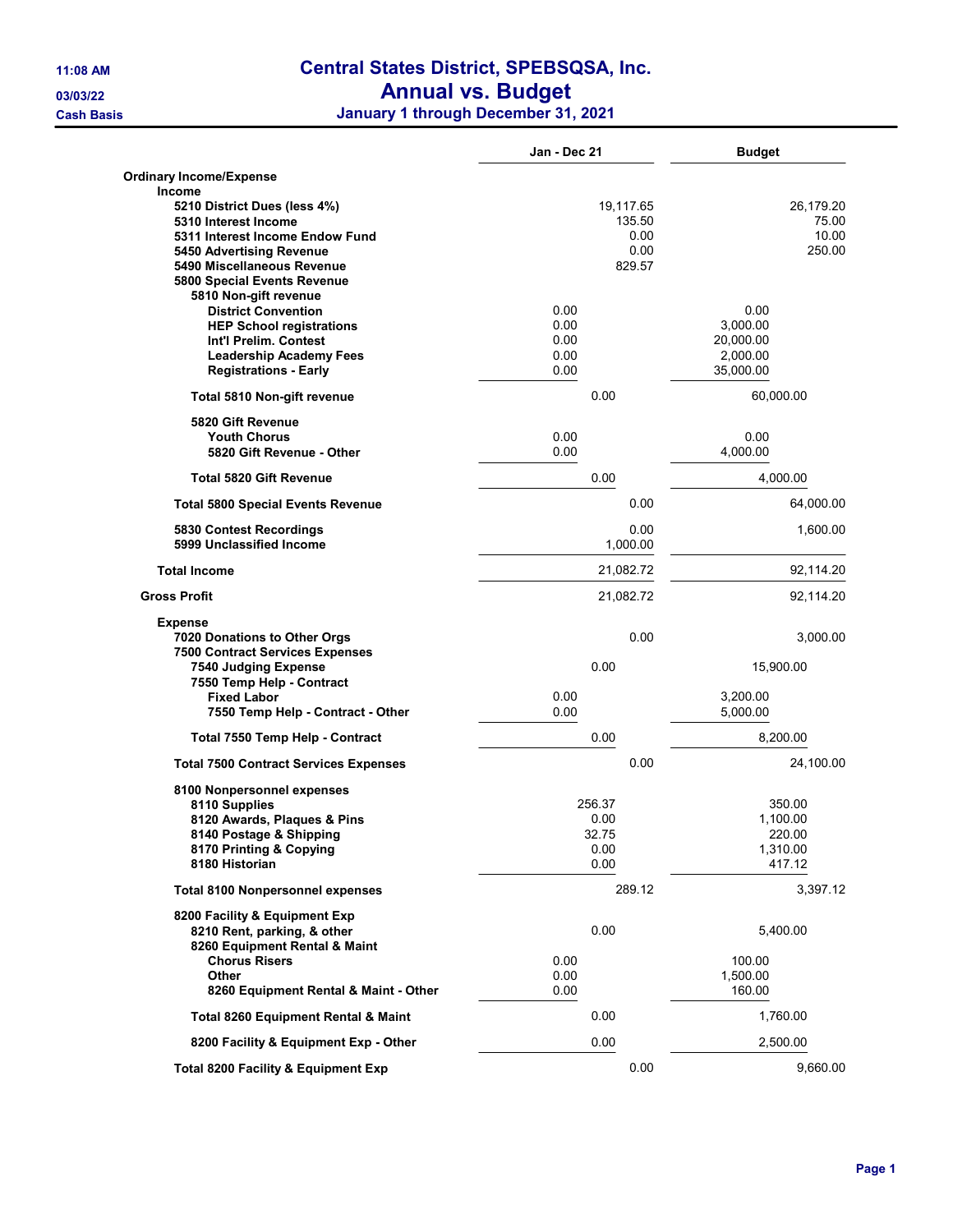# 11:08 AM Central States District, SPEBSQSA, Inc.

03/03/22 **Annual vs. Budget** 

Cash Basis January 1 through December 31, 2021

|                                                  | Jan - Dec 21 | <b>Budget</b> |
|--------------------------------------------------|--------------|---------------|
| 8300 Travel & Meetings Expenses                  |              |               |
| 8310 Travel                                      | 567.60       | 17,700.14     |
| 8320 Board Meet, & Conventions                   | 0.00         | 5,900.00      |
| 8330 Hospitality                                 | 0.00         | 3,700.00      |
| 8300 Travel & Meetings Expenses - Other          | 0.00         | 0.00          |
| <b>Total 8300 Travel &amp; Meetings Expenses</b> | 567.60       | 27,300.14     |
| <b>8400 Education Programs</b>                   |              |               |
| 8410 C&J Category Schools                        | 0.00         | 0.00          |
| 8430 Leadership Academy                          | 310.44       | 2,000.00      |
| 8440 HEP School                                  | 59.96        | 2,000.00      |
| 8450 Recordings of Contestants                   | 0.00         | 2,500.00      |
| 8495 Membership Development                      | 0.00         | 2,500.00      |
| <b>Total 8400 Education Programs</b>             | 370.40       | 9,000.00      |
| 8500 Other Expenses                              |              |               |
| 8550 PayPal/Credit Card Fees                     | $-27.80$     | 150.00        |
| 8560 Outside Computer Services                   | 2.764.53     | 1,800.00      |
| 8570 Advertising & Publicity                     | 0.00         | 900.00        |
| 8590 Miscellaneous                               | 2,091.99     | 1,310.00      |
| <b>Total 8500 Other Expenses</b>                 | 4,828.72     | 4,160.00      |
| <b>Total Expense</b>                             | 6,055.84     | 80,617.26     |
| <b>Net Ordinary Income</b>                       | 15,026.88    | 11,496.94     |
| <b>Other Income/Expense</b>                      |              |               |
| Other Income                                     |              |               |
| 4010 Endow Fund Contributions                    | 11,506.68    | 3,000.00      |
| 5835 BHS Development                             | 2,680.25     | 600.00        |
| <b>Total Other Income</b>                        | 14,186.93    | 3,600.00      |
| <b>Other Expense</b>                             |              |               |
| 8321 Travel-C&Q Subsidy                          | 0.00         | 5,500.00      |
| 8360 CSD Festivals                               | 600.00       | 5,000.00      |
| 8371 ACSC Expense                                | 730.00       |               |
| <b>Total Other Expense</b>                       | 1,330.00     | 10,500.00     |
| <b>Net Other Income</b>                          | 12,856.93    | $-6,900.00$   |
| Net Income                                       | 27,883.81    | 4,596.94      |
|                                                  |              |               |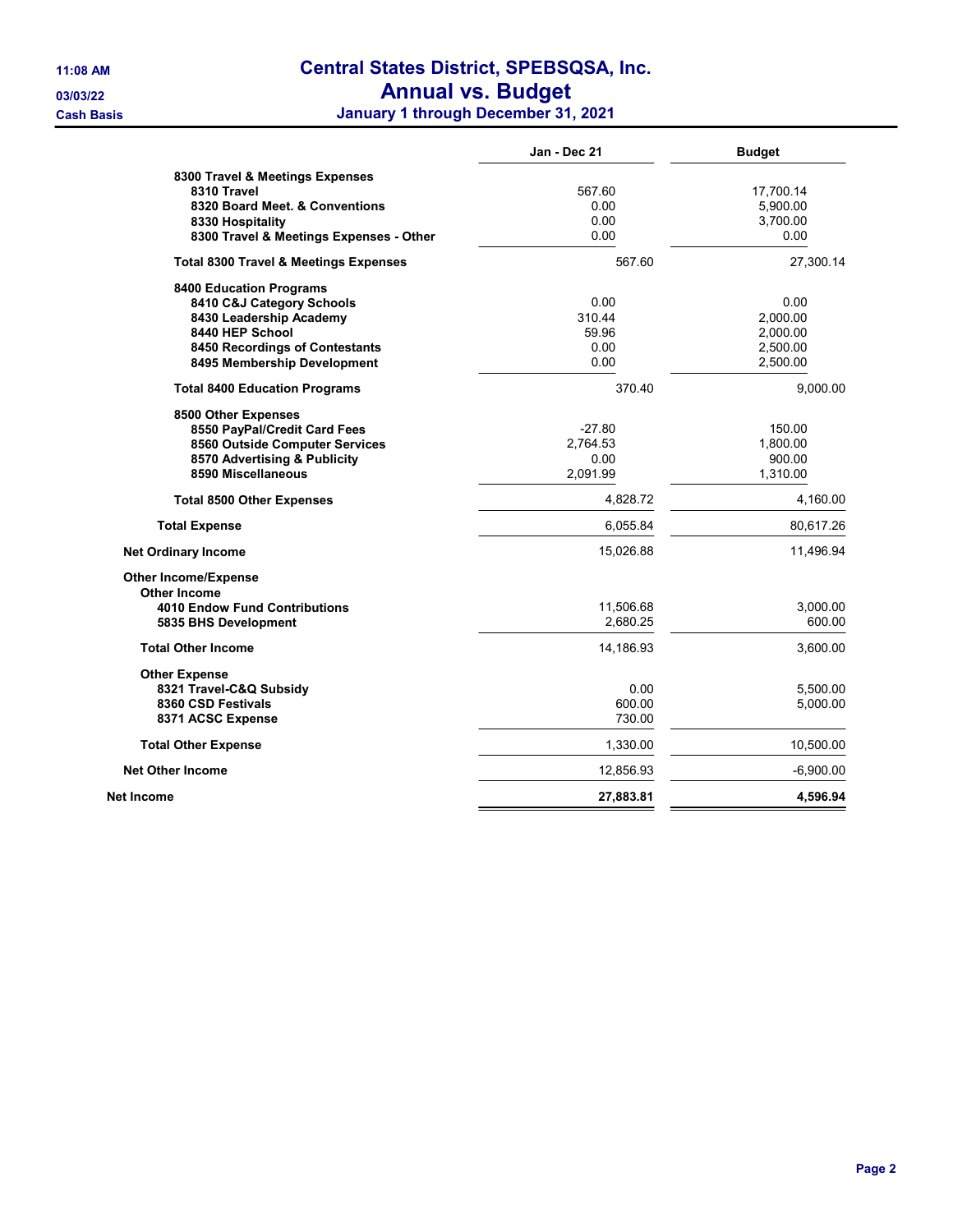### 10:45 AM Central States District, SPEBSQSA, Inc. 03/03/22 Donation Fund Report

Accrual Basis January through December 2021

| <b>Date</b>         | Name                                       | Amount    | <b>Balance</b> |
|---------------------|--------------------------------------------|-----------|----------------|
|                     | <b>Other Income/Expense</b>                |           |                |
| <b>Other Income</b> |                                            |           |                |
|                     | <b>4010 Endow Fund Contributions</b>       |           |                |
| 03/30/2021          | <b>Harmony Foundation</b>                  | 2,157.41  | 2,157.41       |
| 09/30/2021          | <b>Harmony Foundation</b>                  | 3.214.87  | 5,372.28       |
| 10/28/2021          | <b>Harmony Foundation</b>                  | 6,134.40  | 11,506.68      |
|                     | <b>Total 4010 Endow Fund Contributions</b> | 11,506.68 | 11,506.68      |
|                     | 5835 BHS Development                       |           |                |
| 01/06/2021          | Barbershop Harmony So                      | 781.75    | 781.75         |
| 01/29/2021          | Barbershop Harmony So                      | 156.25    | 938.00         |
| 03/01/2021          | Barbershop Harmony So                      | 123.25    | 1.061.25       |
| 04/09/2021          | Barbershop Harmony So                      | 191.75    | 1,253.00       |
| 05/04/2021          | Barbershop Harmony So                      | 129.75    | 1,382.75       |
| 06/03/2021          | Barbershop Harmony So                      | 335.00    | 1,717.75       |
| 07/07/2021          | Barbershop Harmony So                      | 98.75     | 1,816.50       |
| 08/04/2021          | Barbershop Harmony So                      | 96.25     | 1,912.75       |
| 09/07/2021          | Barbershop Harmony So                      | 81.25     | 1,994.00       |
| 10/06/2021          | Barbershop Harmony So                      | 91.25     | 2,085.25       |
| 11/03/2021          | Barbershop Harmony So                      | 81.25     | 2,166.50       |
| 12/07/2021          | Barbershop Harmony So                      | 513.75    | 2,680.25       |
|                     | Total 5835 BHS Development                 | 2,680.25  | 2,680.25       |
|                     | <b>Total Other Income</b>                  | 14,186.93 | 14,186.93      |
| Net Other Income    |                                            | 14,186.93 | 14,186.93      |
| <b>Net Income</b>   |                                            | 14,186.93 | 14,186.93      |